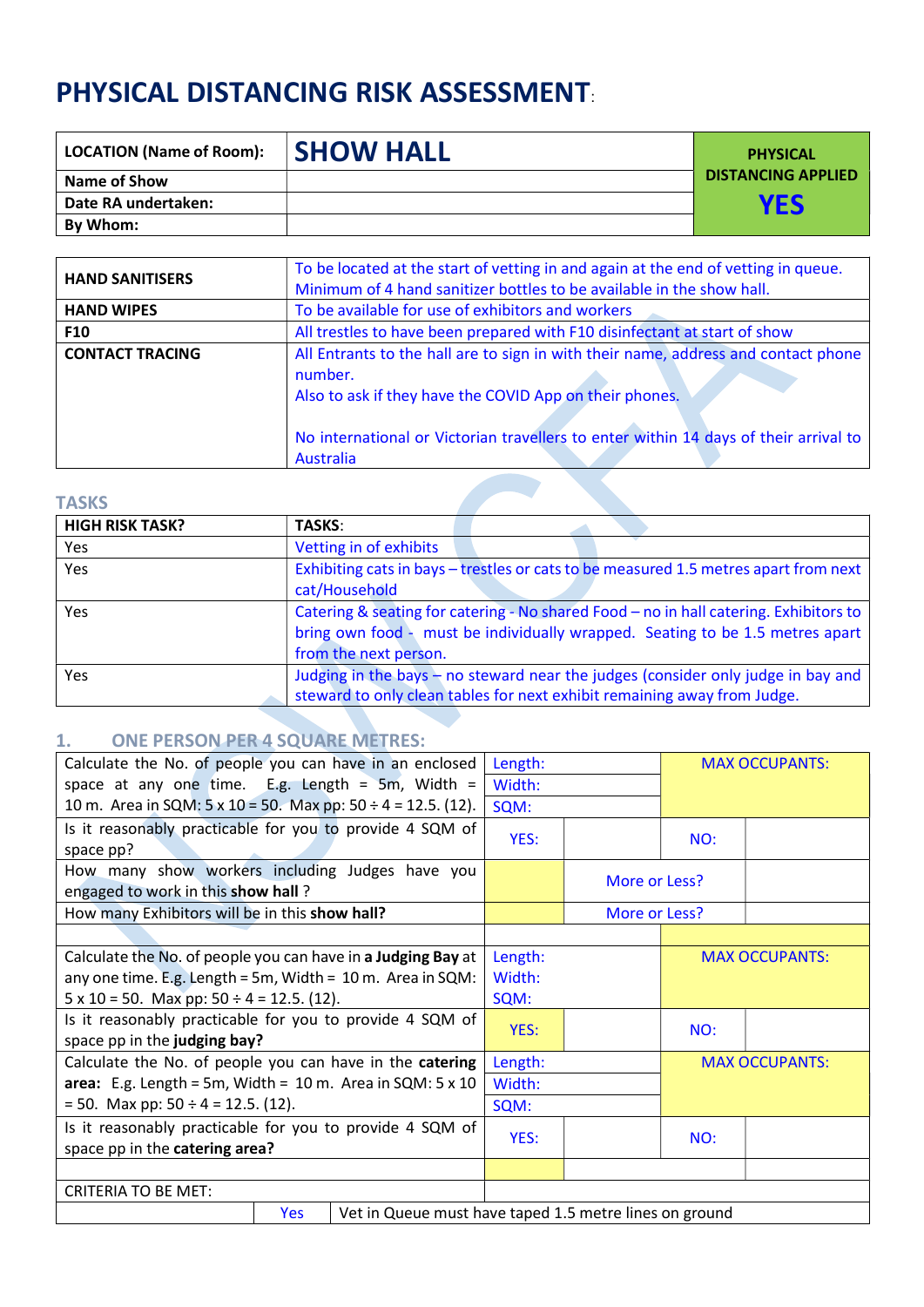| Yes or No.               | <b>Yes</b> | No vetting in stewards                                                       |
|--------------------------|------------|------------------------------------------------------------------------------|
| If NO explain why below. | <b>No</b>  | Is vet happy to be less than 1.5 metres from exhibitor?                      |
|                          | <b>Yes</b> | Cardwriter out of judging bay                                                |
|                          | <b>No</b>  | Cardwriter in Bay                                                            |
|                          | <b>Yes</b> | Closed Show - No Exhibitors                                                  |
|                          | <b>NO</b>  | Open Show - Exhibitors chairs must be 1.5 metres from bay and each           |
|                          |            | other's chairs.                                                              |
|                          | <b>Yes</b> | Judges to work alone in bay as steward too close                             |
|                          | Yes        | Staggering entry into the bay by exhibitors / workers - to meet bay criteria |
|                          |            |                                                                              |

Implement other control measures to reduce exposure to COVID-19? How do you intend to manage the closure of the show and maintain the 1.5 metre rule when exhibitors are packing their cats up to depart? Answer:

## 2. 1.5M BETWEEN EACH PERSON

| From the tasks identified where workers and others interact closely, can you apply the 1.5m rule? |        |
|---------------------------------------------------------------------------------------------------|--------|
| Please consider the below areas when assessing your assessments:<br>1.                            |        |
| Have you maintained 1.5 metres distancing in the Judging bays?                                    | YES/NO |
| (Note that cages need to be 1.5 metres apart if you intend to have multiple                       |        |
| exhibitors in the ring)                                                                           |        |
|                                                                                                   |        |
| If cages are not 1.5 metres apart then only 2 persons should be attending                         |        |
| their cats in the ring at any one time                                                            |        |
| Have you maintained 1.5 metres distancing in the results areas?                                   | YES/NO |
|                                                                                                   |        |
| Seating to be adequately spaced                                                                   |        |
|                                                                                                   |        |
| Have you maintained 1.5 metres distancing in the Trophy area?                                     | YES/NO |
|                                                                                                   |        |
| Trophy personnel to remain 1.5 metres apart at all times                                          |        |
| Have you maintained 1.5 metres distancing in the catering area?                                   | YES/NO |
|                                                                                                   |        |
| Area to only have the number of workers based on the above measuring<br>exercise                  |        |
| Have you maintained 1.5 metres distancing in the Judge exclusive areas?                           | YES/NO |
|                                                                                                   |        |
| Tables and chairs need to be placed 1.5 metres apart – in effect eating totally                   |        |
| separately.,                                                                                      |        |